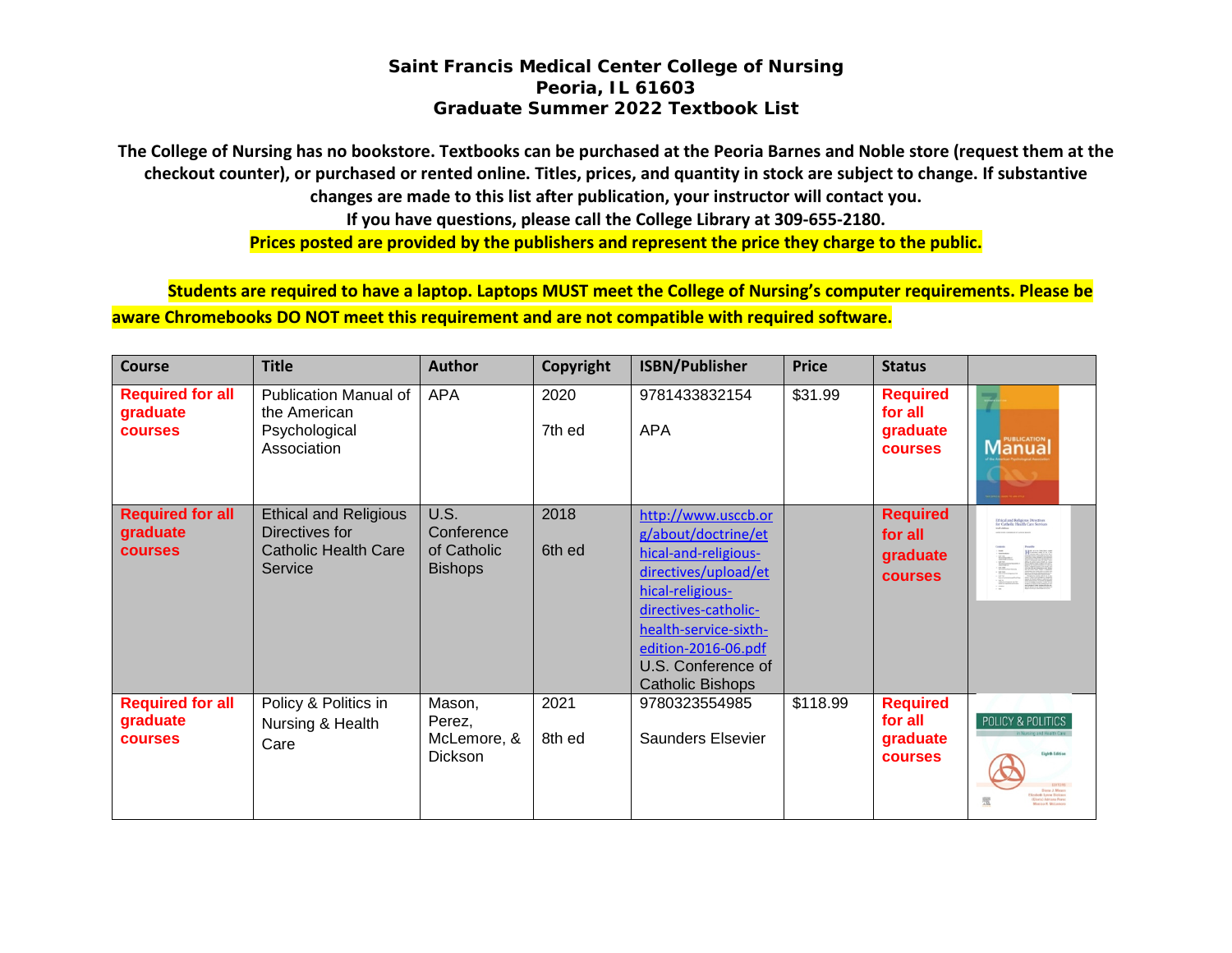| <b>Course</b>                                                                                     | <b>Title</b>                                                                         | <b>Author</b>        | Copyright       | <b>ISBN/Publisher</b>                            | <b>Price</b> | <b>Status</b>                                                         |                                                                          |
|---------------------------------------------------------------------------------------------------|--------------------------------------------------------------------------------------|----------------------|-----------------|--------------------------------------------------|--------------|-----------------------------------------------------------------------|--------------------------------------------------------------------------|
| 512 Roles and<br><b>Issues in</b><br><b>Advanced</b><br><b>Practice Nursing</b><br>Enrollment: 50 | Hamric & Hanson's<br><b>Advanced Practice</b><br>Nursing: An<br>Integrative Approach | Tracy &<br>O'Grady   | 2019<br>6th ed  | 9780323447751<br>Elsevier                        | \$87.95      | <b>Required</b>                                                       | ADVANCED<br>PRACTICE<br>NURSING                                          |
| 622 AG Adult and<br><b>Aging II</b><br><b>Enrollment: 24</b>                                      | <b>Publication Manual</b><br>of the American<br>Psychological<br>Association         | <b>APA</b>           | 2020<br>7th ed  | 9781433832154<br><b>APA</b>                      | \$31.99      | <b>Required</b>                                                       | Manual                                                                   |
| 622 AG                                                                                            | Goldman-Cecil<br>Medicine, 2-Volume<br>Set                                           | Goldman &<br>Schafer | 2020<br>26th ed | 9780323532662<br>Elsevier                        | \$199.99     | <b>Required</b><br>(Either<br>this book<br>or the<br>next one)        | <b>MEDICINE</b><br>2-Volume Set                                          |
| 622 AG                                                                                            | Cecil Essentials of<br>Medicine                                                      | Wing et al.          | 2021<br>10th ed | 9780323722711<br>Elsevier<br><b>NEW EDITION!</b> | \$84.99      | <b>Required</b><br>(Either<br>this book<br>or the<br>previous<br>one) | CECIL ESSENTIALS OF<br>EDWARD J. WING<br><b>FRED J SCHIFFMAN</b><br>Coch |
| 622 AG                                                                                            | <b>Differential</b><br>Diagnosis of<br>Common<br>Complaints                          | Seller &<br>Symons   | 2018<br>7th ed  | 9780323512329<br>Elsevier                        | \$49.99      | <b>Required</b>                                                       | ROBERT H. SELLER                                                         |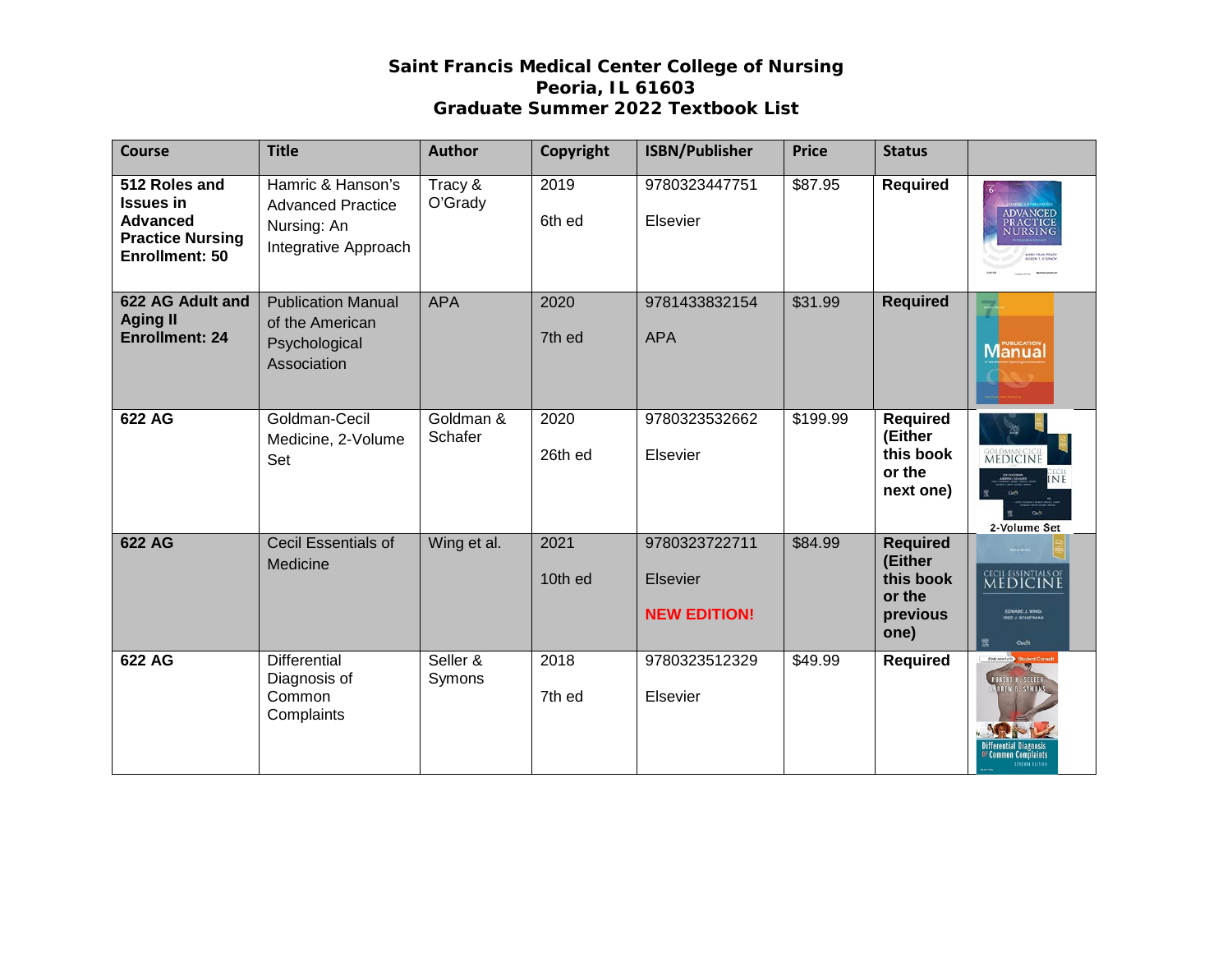| <b>Course</b> | <b>Title</b>                                                                                                                       | <b>Author</b>                    | Copyright       | <b>ISBN/Publisher</b>                                    | <b>Price</b> | <b>Status</b>   |                                                                                                                                     |
|---------------|------------------------------------------------------------------------------------------------------------------------------------|----------------------------------|-----------------|----------------------------------------------------------|--------------|-----------------|-------------------------------------------------------------------------------------------------------------------------------------|
| 622 AG        | Mosby's Diagnostic<br>and Laboratory Test<br>Reference                                                                             | Pagana &<br>Pagana               | 2021<br>15th ed | 9780323675192<br>Elsevier<br><b>NEW EDITION!</b>         | \$59.99      | <b>Required</b> | PAGANA-PAGANA-PAGANA<br><b>IAGNOSTIC</b>                                                                                            |
| 622 AG        | <b>Textbook of Family</b><br>Medicine                                                                                              | Rankel &<br>Rankel               | 2016<br>9th ed  | 9780323239905<br>Elsevier                                | \$169.99     | <b>Required</b> | FAMILY<br>MEDICINE                                                                                                                  |
| 622 AG        | AAOS Essentials of<br>Musculoskeletal<br>Care                                                                                      | AAOS,<br>Armstrong, &<br>Hubbard | 2022<br>6th ed  | 9781284223347<br>Jones & Bartlett<br><b>NEW EDITION!</b> | \$167.95     | <b>Elective</b> | <b>AAOS</b><br>Essentials<br>Musculoskeletal<br>Care<br>AAOS<br><sup>Her</sup> teensi<br>or www.                                    |
| 622 AG        | <b>Skin Disease:</b><br>Diagnosis and<br>Treatment                                                                                 | Habif et al.                     | 2018<br>4th ed  | 9780323442220<br>Elsevier                                | \$79.99      | <b>Elective</b> | <b>DISEASE</b>                                                                                                                      |
| 622 AG        | Essential<br>Procedures for<br>Practitioners in<br>Emergent, Urgent, &<br><b>Primary Care</b><br>Settings: A Clinical<br>Companion | Campo &<br>Lafferty              | 2021<br>3rd ed  | 9780826141040<br>Springer                                | \$105.00     | <b>Elective</b> | <b>Essential Procedures</b><br>for Emergency,<br>Urgent, and Primary<br><b>Care Settings</b><br>Clinical Companien<br><b>Barnet</b> |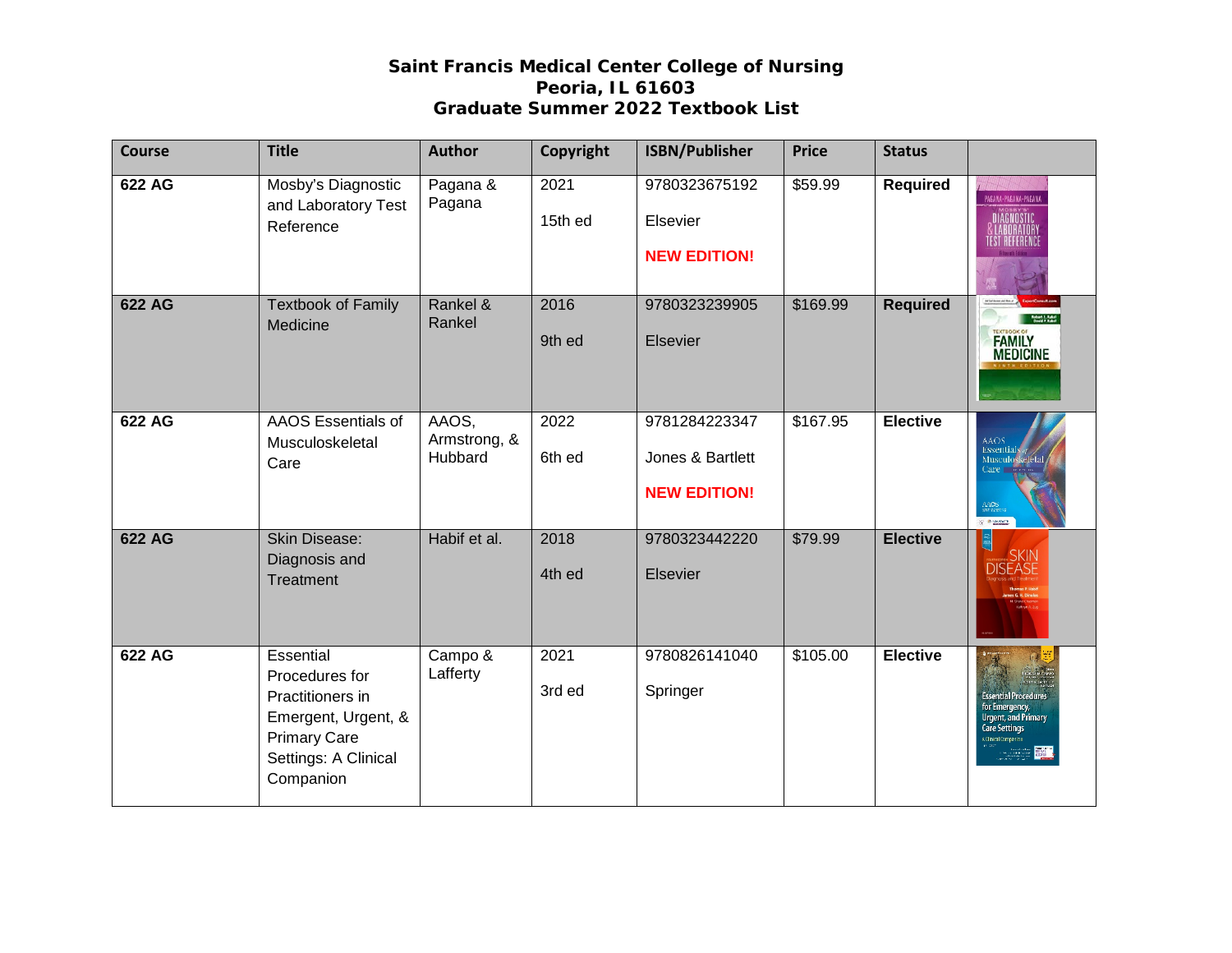| <b>Course</b>                                           | <b>Title</b>                                                                                       | <b>Author</b> | Copyright      | <b>ISBN/Publisher</b>                                                      | <b>Price</b> | <b>Status</b>                      |                                                                                                                                                       |
|---------------------------------------------------------|----------------------------------------------------------------------------------------------------|---------------|----------------|----------------------------------------------------------------------------|--------------|------------------------------------|-------------------------------------------------------------------------------------------------------------------------------------------------------|
| 622 AG                                                  | <b>Family Practice</b><br><b>Guidelines</b>                                                        | Cash & Glass  | 2020<br>5th ed | 9780826135834<br>Springer<br><b>App included</b><br>with print<br>purchase | \$115.00     | <b>Elective</b>                    | <b>January Corporation</b><br><b>FIFTH SDITION</b><br><b>FAMILY</b><br><b>PRACTICE</b><br><b>GUIDELINES</b><br>. C. Cash<br>seryl A. Cla<br>my Mullen |
| 638 AG Acute<br><b>Care II</b><br><b>Enrollment: 25</b> | <b>Publication Manual</b><br>of the American<br>Psychological<br>Association                       | <b>APA</b>    | 2020<br>7th ed | 9781433832154<br><b>APA</b>                                                | \$31.99      | <b>Required</b>                    | Manual                                                                                                                                                |
| 638 AG                                                  | Laposata's<br>Laboratory<br>Medicine: Diagnosis<br>of Disease in the<br><b>Clinical Laboratory</b> | Laposata      | 2019<br>3rd ed | 9781260116793<br>McGraw-Hill                                               | \$80.00      | Resource<br><b>Material</b>        | LAPOSATA'S<br>Laboratory<br>Aedicine<br><b>LANGE</b>                                                                                                  |
| 638 AG                                                  | Introduction to<br>Diagnostic<br>Radiology                                                         | Elsayes       | 2015<br>1st ed | 9780071801805<br>McGraw-Hill                                               | \$99.00      | <b>Resource</b><br><b>Material</b> | Khaled M. Els<br>andra A. A. Ok<br><b>Introduction</b><br>to Diagnostic<br>Radiology<br>$\ddot{\circ}$                                                |
| 638 AG                                                  | Marino's The ICU<br><b>Book</b>                                                                    | Marino        | 2014<br>4th ed | 9781451121186<br><b>Wolters Kluwer</b>                                     | \$99.99      | <b>Resource</b><br><b>Material</b> | The <b>ICU</b><br>Book<br>Test L. Morrie<br><b>O</b> . Home class                                                                                     |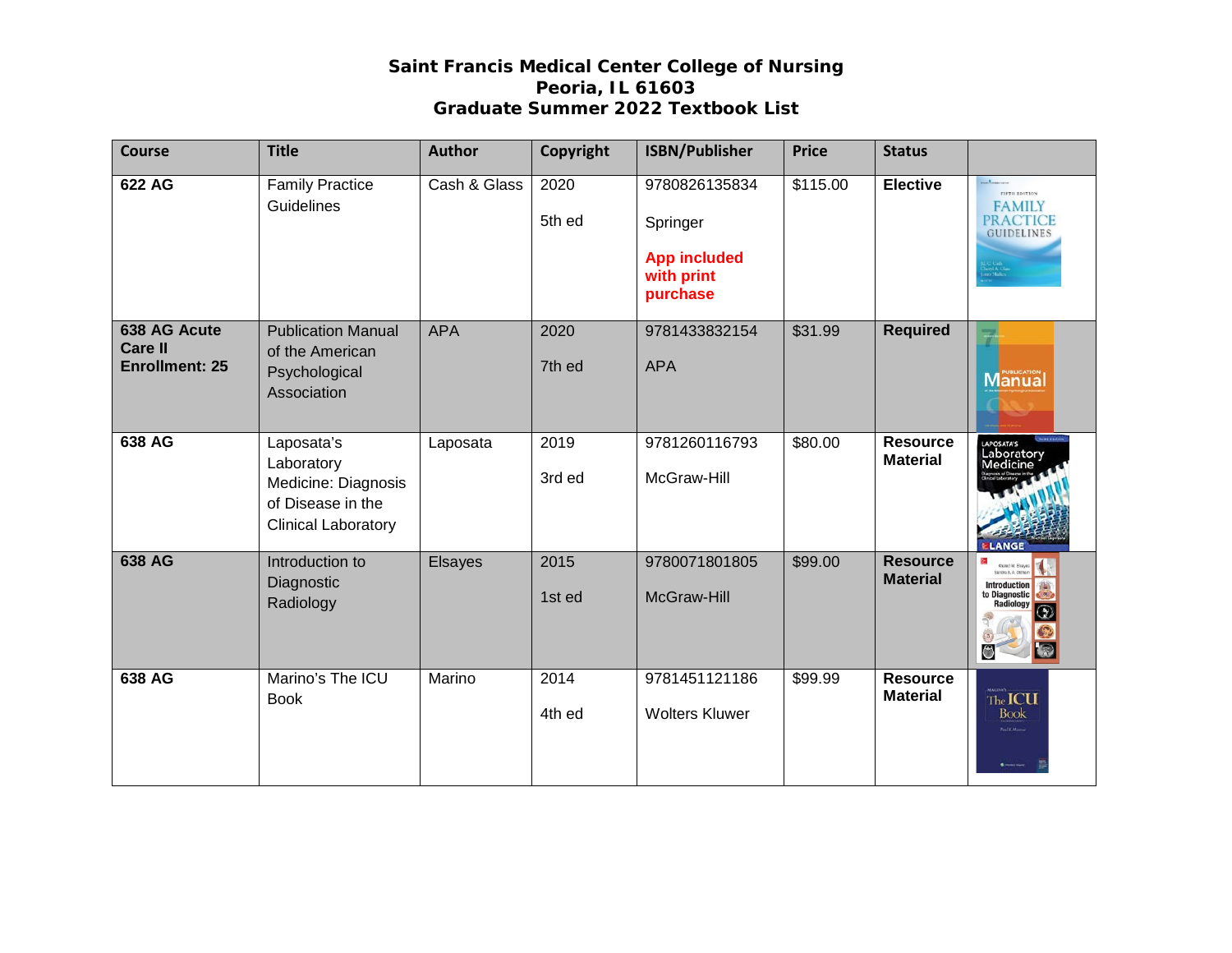| <b>Course</b>                                                                                                                     | <b>Title</b>                                                                                                 | <b>Author</b>                    | Copyright      | <b>ISBN/Publisher</b>                                         | <b>Price</b> | <b>Status</b>                      |                                                                                               |
|-----------------------------------------------------------------------------------------------------------------------------------|--------------------------------------------------------------------------------------------------------------|----------------------------------|----------------|---------------------------------------------------------------|--------------|------------------------------------|-----------------------------------------------------------------------------------------------|
| 638 AG                                                                                                                            | Guide to Diagnostic<br><b>Tests</b>                                                                          | Nicoll                           | 2017<br>7th ed | 9781259640896<br>McGraw-Hill                                  | \$32.00      | <b>Resource</b><br><b>Material</b> | <b>Diagnostic Tests</b><br><b>ELANGE</b>                                                      |
| 638 AG                                                                                                                            | The Only EKG Book<br>You'll Ever Need                                                                        | Thaler                           | 2019<br>9th ed | 9781496377234<br><b>Wolters Kluwer</b><br><b>NEW EDITION!</b> | \$81.99      | <b>Resource</b><br><b>Material</b> | <b>EKG</b><br><b>OOK</b> You'll Ever                                                          |
| 638 AG                                                                                                                            | <b>Integrating Adult</b><br>Acute Care Skills &<br>Procedures into<br><b>Nurse Practitioner</b><br>Curricula | <b>NONPF Tool</b><br>Kit         | 2014           | <b>NONPF</b>                                                  | \$130.00     | <b>Elective</b>                    | ntegrating<br><b>Adult-Gerontology</b><br>nto Nurse Practitioner<br>Curricula                 |
| <b>638 AG</b>                                                                                                                     | <b>AAOS Essentials of</b><br>Musculoskeletal<br>Care                                                         | AAOS,<br>Armstrong, &<br>Hubbard | 2022<br>6th ed | 9781284223347<br>Jones & Bartlett<br><b>NEW EDITION!</b>      | \$167.95     | <b>Elective</b>                    | <b>AAOS</b><br>Essential:<br>Musculoskeleta.<br>Care.<br>AAOS<br>2002/01/12<br><b>Brander</b> |
| 815<br>Organizational<br><b>Management &amp;</b><br>Leadership in<br><b>Healthcare</b><br><b>Systems</b><br><b>Enrollment: 25</b> | Transformational<br>Leadership in<br>Nursing                                                                 | Broome &<br>Marshall             | 2020<br>3rd ed | 9780826135049<br>Springer                                     | \$105.00     | <b>Required</b>                    | <b>TRANSFORMATIONAL</b><br><b>LEADERSHIP</b><br><b>NURSING</b>                                |